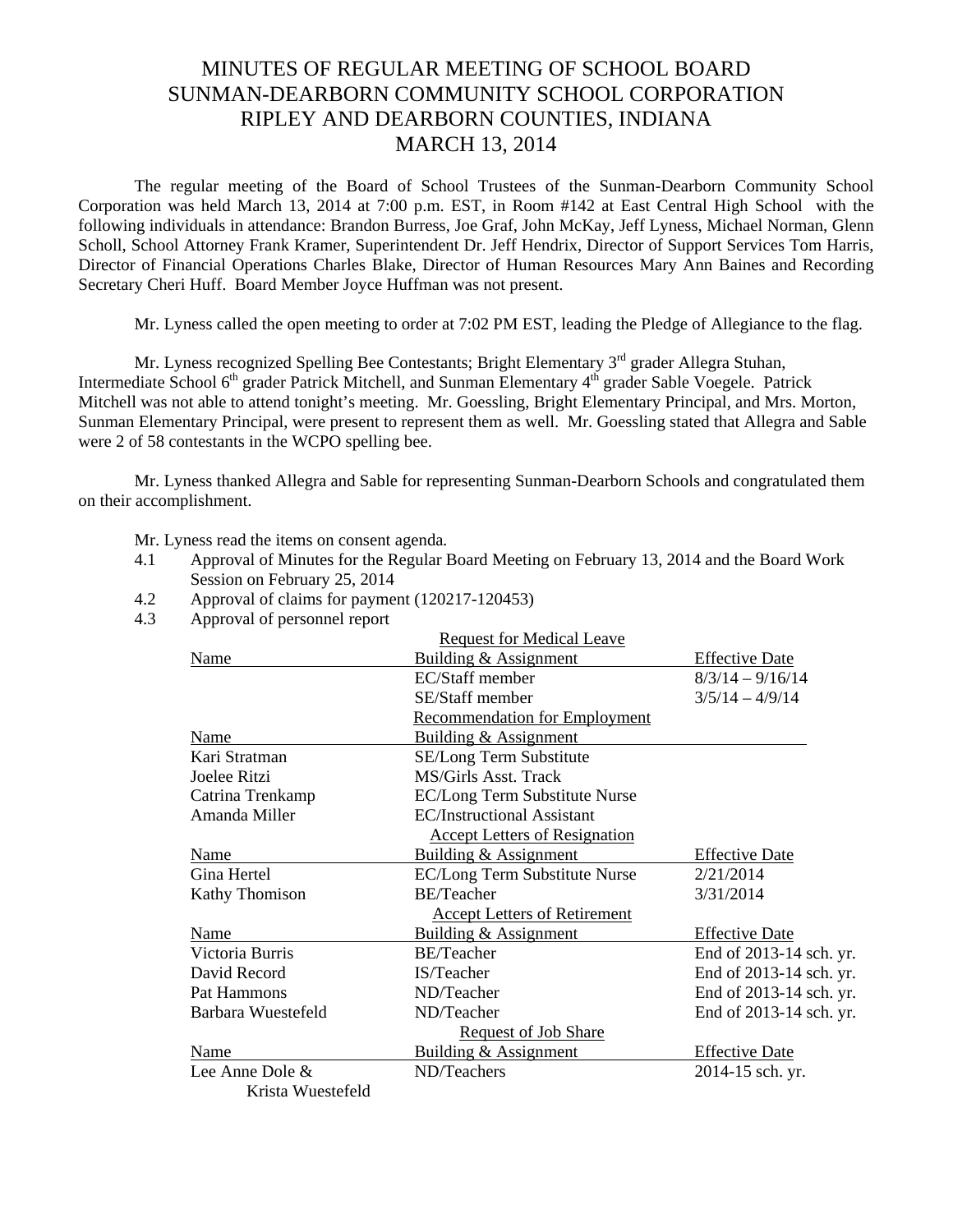- 4.4 Approval of overnight field trips
	- Bob Reynolds taking approximately 18 Varsity Baseball players to Madison, IN; leaving on April 4, 2014 and returning on April 5, 2014.
	- Tina Waechter and Kelly Pettit taking 18 Business Professionals of America Students to the State Leadership Conference in Indianapolis; leaving on March 16, 2014 and returning on March 18, 2014.

Mr. Lyness asked if the Board would like any items broken out individually.

Dr. Hendrix recommended that the Board approve with one motion and one vote, consent agenda items 4.1 through and including 4.4 as presented.

Mr. Scholl made a motion, seconded by Mr. Graf, to approve consent agenda items 4.1 through 4.4 as recommended. The motion carried by voice vote.

Mr. Lyness recognized Mrs. Stone, Director of Food and Nutrition Services.

 Mrs. Stone presented the Board with information about school lunch prices for the 2014-15 school year stating that we will be required to raise the lunch price from \$2.00 to \$2.10.

Mr. Lyness moved to Action Items.

Mr. Blake recommended that the Board approve the lunch price increase from \$2.00 to \$2.10 for the 2014-15 school year as presented by Mrs. Stone.

Mr. Norman made a motion, seconded by Mr. Scholl, to approve the lunch price increase for the 2014-15 school year. The motion carried by voice vote.

Dr. Hendrix recommended that the Board approve the Sunman-Dearborn Middle School Handbook for 2014-15 as submitted in the Board packet.

Mr. Graf made a motion, seconded by Mr. Burress, to approve the Middle School handbook. The motion carried by voice vote.

Mr. Harris recommended that the Board approve the built-up roof system for the English wing roof replacement at East Central as presented during the Board Work Session on February 25, 2014.

Mr. Norman made a motion, seconded by Mr. Scholl, to approve the built-up roof system. Mr. Burress asked Mr. Harris to confirm the amount of the project. Mr. Harris stated that the project total is \$140,000 and added that the price is for 14,500 sf. He also noted that the roof in the back was 7,040 sf for a cost of \$73,900.

The motion carried by voice vote.

Mr. Blake explained the process of publishing the Corporations expenditure goals and recommended that the Board approve the resolution for setting expenditure goals for the 2013-14 school year. Mr. Blake read the goals.

Mr. Burress made a motion, seconded by Mr. Graf, to approve the resolution for setting expenditure goals for the 2013-14 school year. The motion carried by voice vote.

Mr. Lyness recognized Mr. Blake.

Mr. Blake reviewed the Financial Report for February 2014. He stated that adjustments will be made to our funding in May or June, then again in July. Mr. Lyness asked about utility costs during the winter months. Mr. Blake stated that we are gathering everything to send in for review but we did receive, and he can get the Board a copy of, the report for year 2 of the annual performance contract.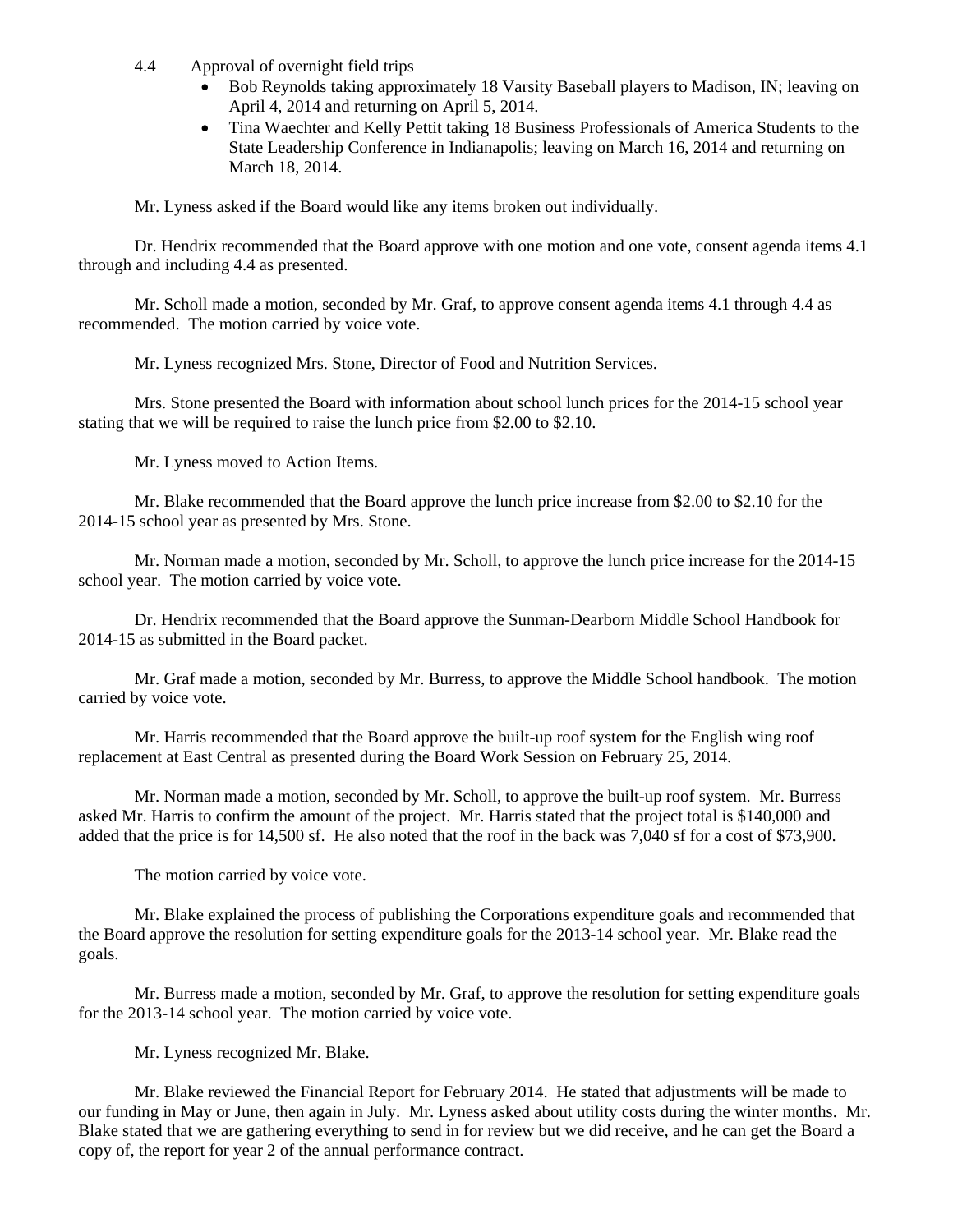Mr. Lyness recognized Mrs. Baines.

 Mrs. Baines did the first review of the May 2013 Board Policy updates and asked if anyone had any questions. Mr. Lyness stated that he saw most of the changes to be legal changes. Mrs. Baines agreed. She added that she will do the second review at the next Board meeting along with a recommendation for approval.

 Mr. McKay asked why there are not guidelines attached to each Board Policy that includes the statement that the Superintendent will prepare the guidelines to implement the policy. Mrs. Baines explained that not every policy will have guidelines for them. She added that she has found, during the process of updating Board Policy through NEOLA, some policies state that there are guidelines but really there are none; and those policies need to be addressed so we get the proper guidelines attached to them. She also stated that if you go online to the Board Policy, you can click on the policy number and it will take you to the guideline if there is one. Mr. McKay thought it would be easier if the guideline was just attached to the policy. Dr. Hendrix reiterated that if you look at the policy online, it will take you to the guideline. Mr. McKay questioned that the guideline can then be changed at any time? Mrs. Baines confirmed that guidelines can be changed by the Superintendent at any time but change in policy has to be approved by the Board. Mr. Burress asked if it would be fair to say that because we were so behind on updating Board Policy and the amount of information that is included, is this the reason why some of the policies do not have the guidelines just yet to match up to them? Mrs. Baines agreed.

 Mr. Norman asked when new policies are being approved, are they approved first then the guidelines are created? Mrs. Baines confirmed that is correct and that NEOLA will give us suggested guidelines for a new policy.

Mr. Lyness asked for public comments.

Leon Kraus, 23540 Ester Ridge in Sunman, expressed his concern about the change in overtime.

Brenda Osman, 13208 Five Points Road in Sunman, talked about FCCLA.

 The following individuals all commented on Board Policy 7510 in regards to Use of School Facilities: Donna Tanner, 5521 Boehm Drive in Fairfield, OH David Pallada, 28325 North Dearborn Crossing in St. Leon Shari Altum, no address stated Jacob Byrd, student Robyn Stuhan, 20399 Longview Drive in Lawrenceburg Jeff Simms, 1029 St. Rt. 1in West Harrison Cathy Ruschke, 24182 Memorial Drive in Lawrenceburg Lyndsey Altum, student Leanna Dobbins, 2201 Hill Drive Jeannie Herman, 10706 West Road in Harrison, OH Noah Henry, student

Jeannie Herman also shared her support for non-certified employees in regards to overtime.

Sharon Moder, 1691 Oakridge Drive in Lawrenceburg, commented that she was in favor of non-certified staff overtime.

Mr. Lyness asked for comments from the S-DEA. There were no comments.

Mr. Lyness recognized the building Principals.

Mr. Goessling stated he was happy that Allegra Stuhan was able to make it to the meeting to be recognized. He reported on a visit from the Bright Fire Department on fire safety; ISTEP, IREAD, and makeup testing; the Bright Elementary festival; Michael Cox winning "Principal for a Day"; and, Lisa Tyler's Jump Rope for heart.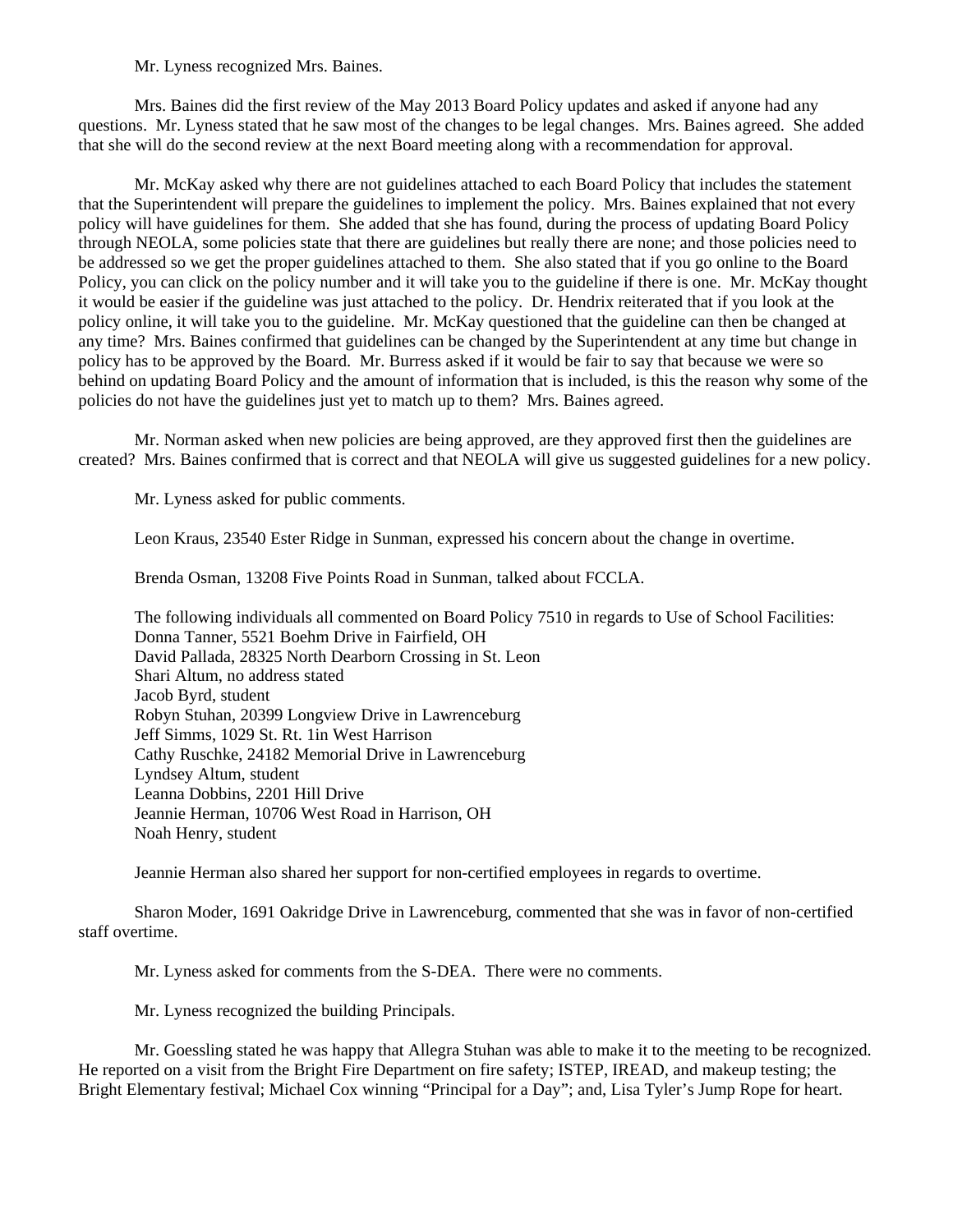Mrs. Vennemeier reported on ISTEP; thanked Mr. Norman for plowing; the book fair in April; the Health and Human Body program; Parent night on April 1; and, winning the most improved recycling award from Dearborn County Recycling.

Mrs. Morton reported on ISTEP and IREAD; teacher grant awards from the Tiger Paws; Lisa Tyler's Jump Rope for Heart; and, the Science Fair and Star Lab on April 3.

Mr. Bond reported on Jump Rope for Heart and Pennies for Patients; ISTEP and IREAD; Doodles for Google contest with Mr. Craddock's Art classes; the Arc of Dearborn County presentation to Kindergarten students; a presentation to the  $2<sup>nd</sup>$  grade by Dental 2 students from the Career Center on March 18; and, he thanked everyone who participated in Read Across America.

Mrs. Baudendistel reported on an inspirational video made by the Journalism class and also inspirational messages written on the sidewalks to kick off the first day of ISTEP testing. She thanked Mrs. Herbert for all the hours she puts in on ISTEP for the entire corporation and also thanked her staff for staying after school to help with remediation. She also reported on the Perfect Attendance celebration; Pennies for Patients; and the upcoming spring dance.

Mr. Lyness asked the Board members to comment on any items of interest, specifically Board Policy 4413.

 Mr. Lyness read the policy aloud. Mrs. Baines stated that this is an example of a policy as discussed earlier in this meeting where the policy states there are Administrative Guidelines that go with it but really there are none. So, the Administration office has now prepared the Administrative Guidelines for this policy based upon how the Corporation currently operates in regards to overtime.

Mr. Burress thanked Mrs. Baines for preparing the Guidelines.

 A lengthy discussion took place where the Board Members shared their thoughts on the policy and guidelines. Mr. Burress does not want the overtime policy or guidelines to create a negative morale; Mr. McKay believes a paid off day during the week should count towards your 40 hours when it comes to overtime; Mr. Graf has had jobs where overtime is figured both ways; Mr. Scholl's experience is that most companies follow the guidelines that Mrs. Baines came up with; Mr. Norman stated that he comes from both sides.

 Mr. Lyness reminded the Board that their job is to set the policy and if the Board does not like what they are seeing with the policy or guidelines, then they need to re-write the policy.

 Mr. Burress stated that he would like to know the number of hours and amount of dollars we are talking about when it comes to overtime. Mr. Scholl believes the Board needs to set the policies and allow them to be "driven" by Administration.

 Mr. Lyness stated that we will not get anywhere with this tonight since more information is going to be provided by Administration as requested. Therefore, he said this topic can be discussed again at the next Board meeting if needed and Administration should continue to follow the guidelines that have been written. He advised the Board members to report back to him after they receive the additional information.

 Mr. Lyness stated that he does not have any comment at this time in regards to Policy 7510. He is going to take the information he heard and think about it and talk with the Administrative team.

 Mr. McKay asked what the difference would be between a company coming in and filming a program and getting advertisement for it, and letting someone tutor and get paid. Dr. Hendrix stated that the company filming would be paying for use of the facility.

 Mr. Graf commented on the National Guard office that he works out of in Johnson County and stated how they handle the groups whether profit for non-profit that come in and use their office to help soldiers.